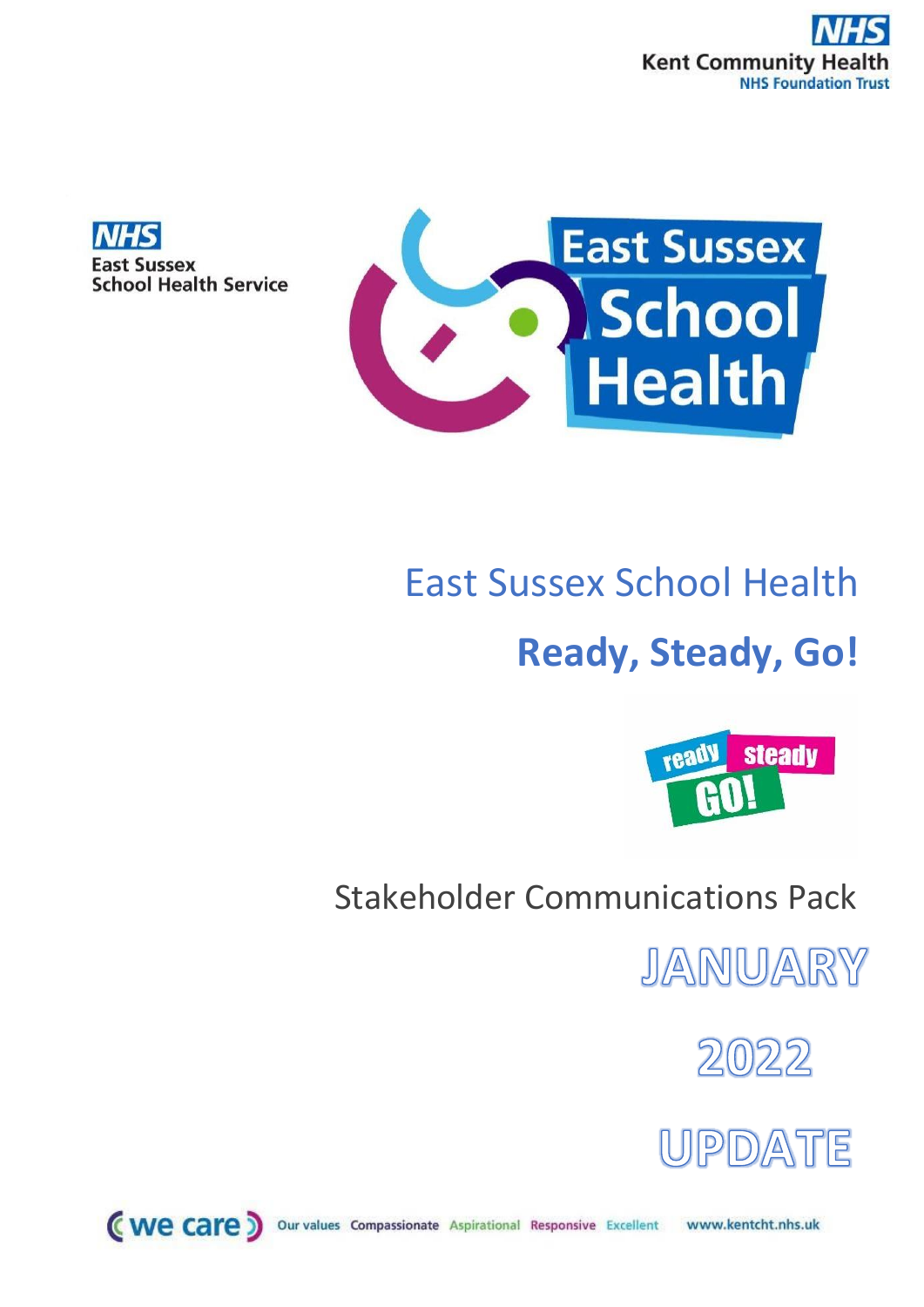



### **Ready, Steady, Go!**

Thank you for enquiring about the children and young people's healthy weight programme being delivered by the East Sussex School Health Service.

This document contains some background about the programme design and structure for our children's weight management programme **Ready, Steady, Go!**

It also includes some suggested posts for your newsletters and emails, informative videos, and JPEG and PDF versions of our programme posters for your use.

Please contact us if you need alternative formats such as bleed and no bleed versions.

#### **What is Ready, Steady, Go?**

**Ready, Steady, Go!** is an eight-week group programme for children aged 4 to 11 and their families. The focus is on helping families achieve and maintain a healthy weight by making small and achievable lifestyle changes with the support of a team of trained staff.

Eight sessions cover a range of lifestyle topics including healthy eating, being active, sleep and screen time. They are delivered in groups in local venues and online. Sessions last up to an hour.

As well as attending the group, families have the opportunity to access one-to-one support throughout the duration of the programme, where they have the chance to discuss individual progress and other queries that they may feel they need some extra support with.

#### **Who is it for?**

**Ready, Steady, Go!** is suitable for East Sussex families who are looking to achieve and maintain a healthy weight. To be eligible for the programme, one child within the family will be above the healthy weight range. If you are unsure, our team can help you work this out or you can use the NHS [healthy](https://www.nhs.uk/live-well/healthy-weight/bmi-calculator/) weight [calculator](https://www.nhs.uk/live-well/healthy-weight/bmi-calculator/) to calculate their BMI.

#### **When and where are the sessions?**

**Ready, Steady, Go!** sessions are offered on a **virtual** and **face-to-face** basis. For our fully virtual programme, families can access the one-hour weekly group sessions online via Microsoft Teams.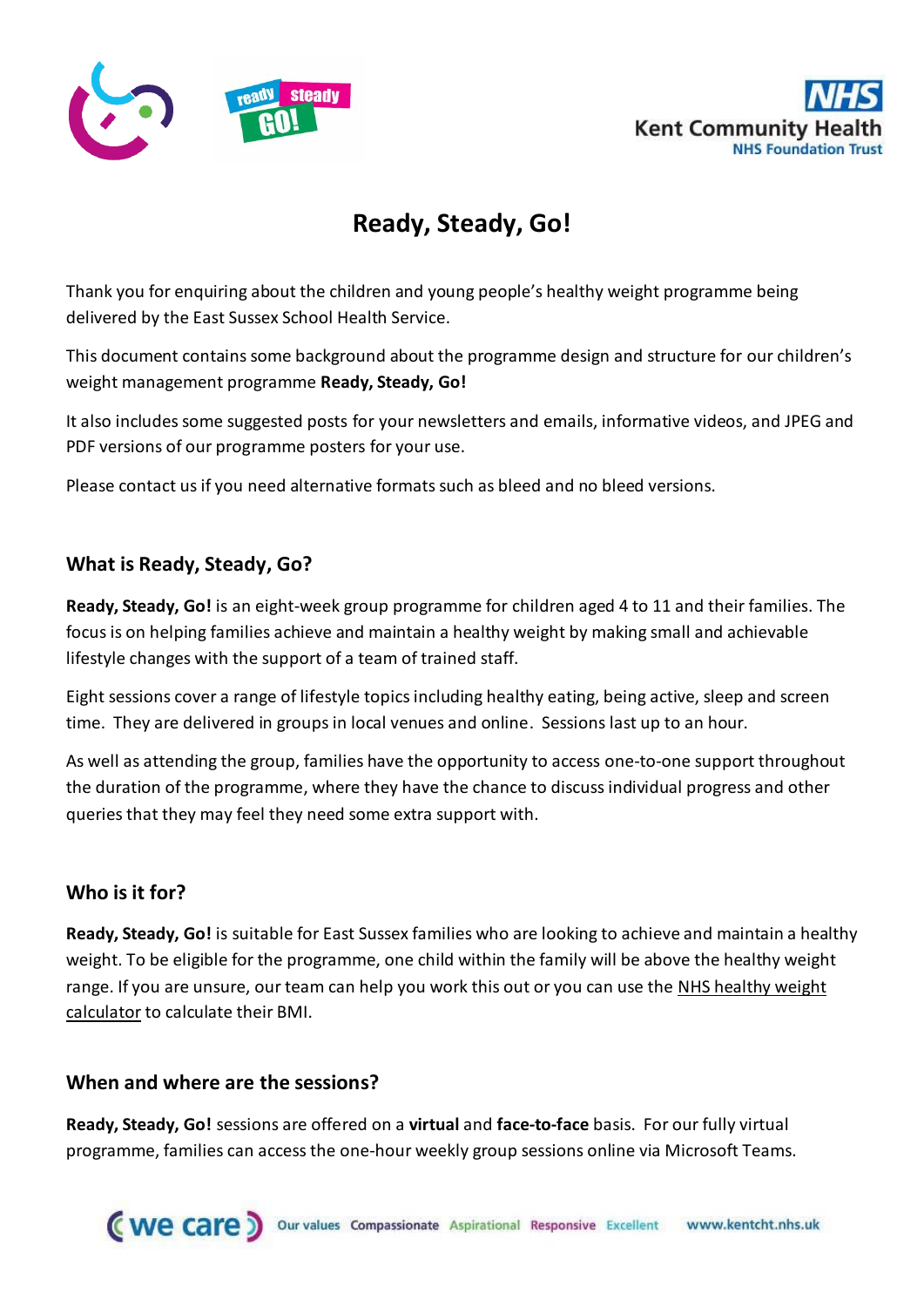



Families will need access to a computer, tablet or mobile phone with internet, camera and microphone access.

Our face-to-face groups are delivered at local community venues, such as schools or community centres, and take place after school. We also run fully virtual groups for families to access as a weekly online group. If further Covid-19 pandemic restrictions are introduced we may have to deliver our face-to-face groups as fully online sessions.

Parents and carers are asked to attend the group with their child, whether the session is online or in person. **Ready, Steady, Go!** is a programme that can benefit the whole family and we know that parents and carers play a crucial role in helping their child to make positive lifestyle changes.

**Start your new year with a plan and help your family get on track! Join one of our groups starting in January and February 2022.**

#### **January and February 2022 GROUPS**

- **Monday, 24 January 2022 Wallands Community Primary School, Lewes 4 to 5pm** (fully face-to-face group)
- **Tuesday, 25 January 2022 Virtual group 4 to 5pm** (all sessions are online)
- **Wednesday, 2 February 2022 Stafford Junior School, Eastbourne 4 to 5pm** (fully face-to-face group)
- **Virtual group starting every 5-6 weeks**

#### **\*Please note that subject to changing NHS COVID-19 restrictions, face-to-face groups may have to be delivered as a fully virtual programme**

Families that are unable to join us for the groups starting in January and February can still get in contact with us and join our waiting list so they are ready to join us in the new year**. We will have virtual groups starting approximately every 5 weeks over the year so there won't be long to wait!**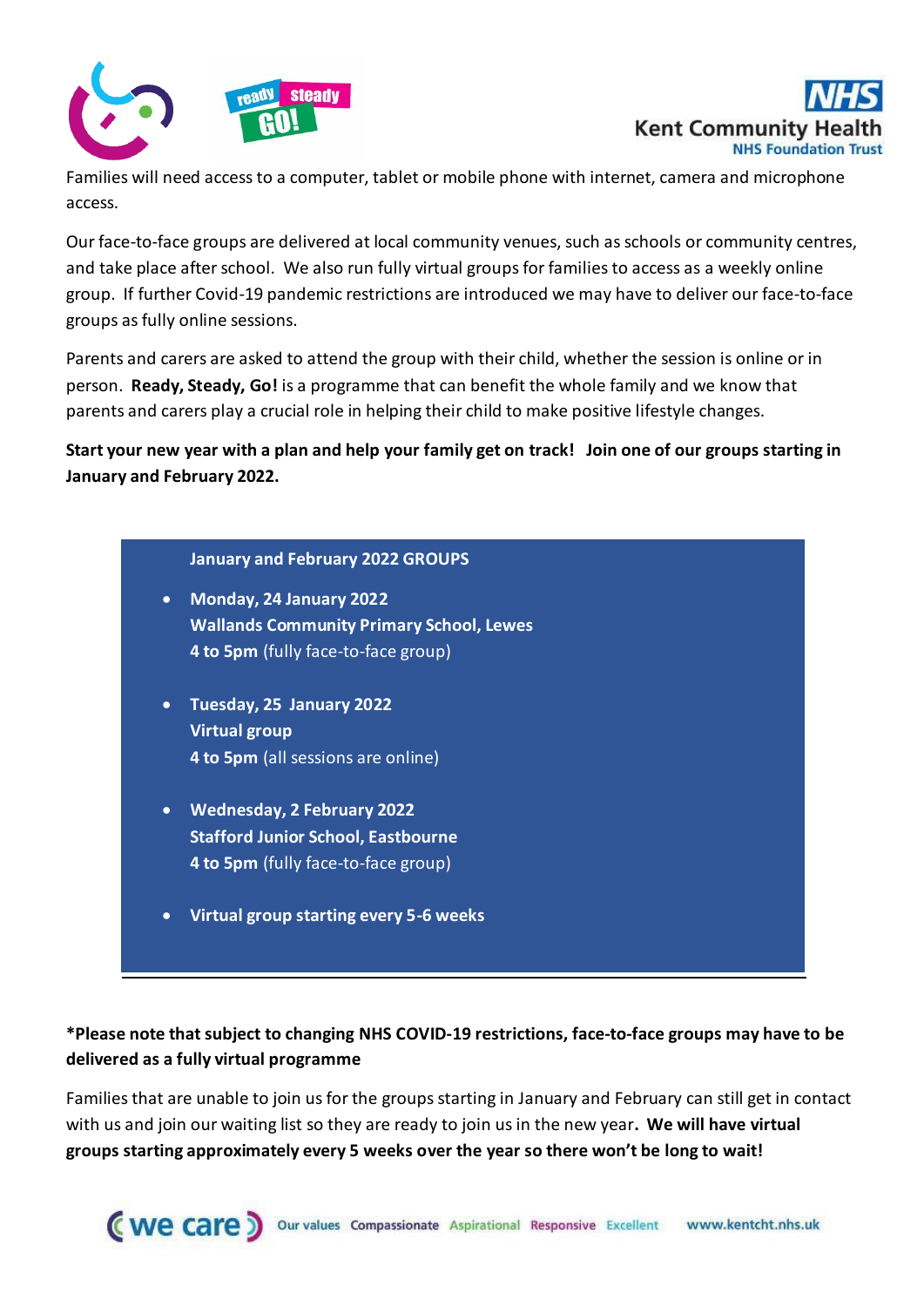



#### **How to join**

Families can refer themselves into our programme using the **[online referral form](https://www.kentcht.nhs.uk/forms/school-health-service-east-sussex-referral-form/)** or by **calling our service** and speaking to a member of the team. Schools and other professionals who may be supporting your family can also make a referral on the family's behalf.

**[Online referral form:](https://www.kentcht.nhs.uk/forms/school-health-service-east-sussex-referral-form/)** [School Health Service \(East Sussex\) referral form | Kent Community Health NHS](https://www.kentcht.nhs.uk/forms/school-health-service-east-sussex-referral-form/)  [Foundation Trust \(kentcht.nhs.uk\)](https://www.kentcht.nhs.uk/forms/school-health-service-east-sussex-referral-form/)

**Phone: East Sussex School Health Service on 0300 123 4062**

#### **Do you need more support about raising the issue of weight?**

#### **How can we help you to refer families?**

We know there are many professionals and volunteers working across East Sussex who are making key contacts and having important conversations with families that may benefit from accessing **Ready, Steady, Go**!

Join us at one of our monthly **online MS Teams** sessions where we'll talk you through the programme, how to refer families and some key conversation points when talking about the challenging topic of raising the issue of weight.

- **Tuesday, 18 January 4-5pm**
- **Wednesday, 23 February 10.30-11.30am**
- **Thursday, 24 March 4-5pm**
- **Friday, 22 April 2-3pm**

Email Kim Pocock **[kimberley.pocock@nhs.net](mailto:kimberley.pocock@nhs.net)** to receive an invite to the session.

You can also find information on our service website at: Ready, Steady, Go | East Sussex [\(eastsussexchildren.nhs.uk\)](https://www.eastsussexchildren.nhs.uk/ready-steady-go/)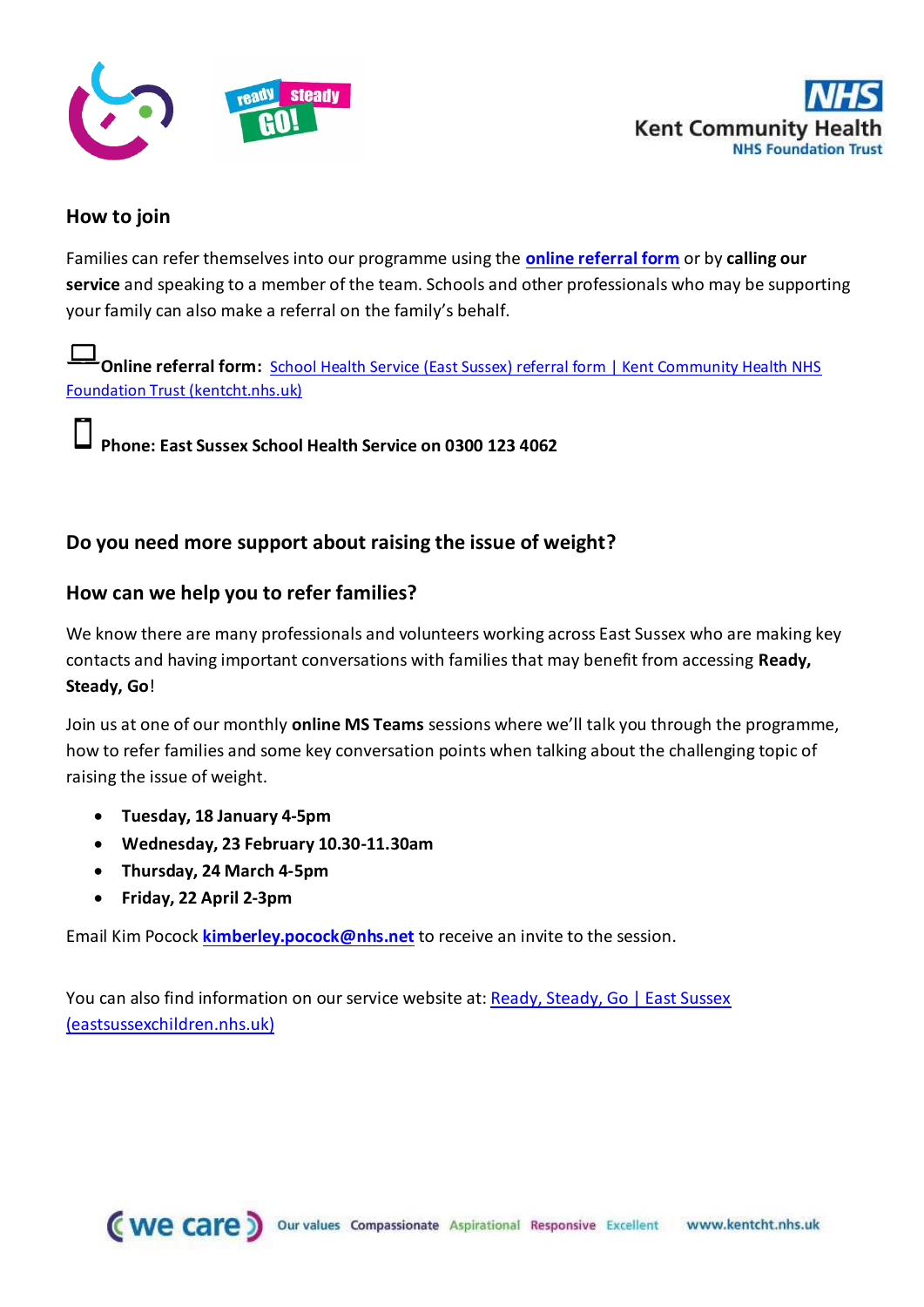



Here you can find information and videos about the programme, the latest group start dates and FAQs about all different aspects of the programme. You will also find a direct link to our East Sussex School Health referral portal.

#### **Videos**

We have produced some short, social media- friendly videos that we'd love you to use on your websites, online newsletters and social media platforms to promote the programme.

Click on the video pictures or titles to be taken to Vimeo where you can **download** the videos for use.



#### **RSG short promotional video**

This video is a brief call-to-action to encourage families to visit the East Sussex School Health website for further information about our healthy weights and lifestyle programme **Ready, Steady, Go!**

#### **Family experience videos**

The following videos include content from families about their experience of engaging with the Ready, Steady, Go programme. They are short 30-second videos, perfect for social media or to show clients you may be working with. The longer, full length versions of some of these videos that can be watched on our website a[t Ready, Steady, Go | East Sussex \(eastsussexchildren.nhs.uk\)](https://www.eastsussexchildren.nhs.uk/ready-steady-go/)



**[The programme helped all of us](https://vimeo.com/591570306/9bfc5ee518)** short social media clip.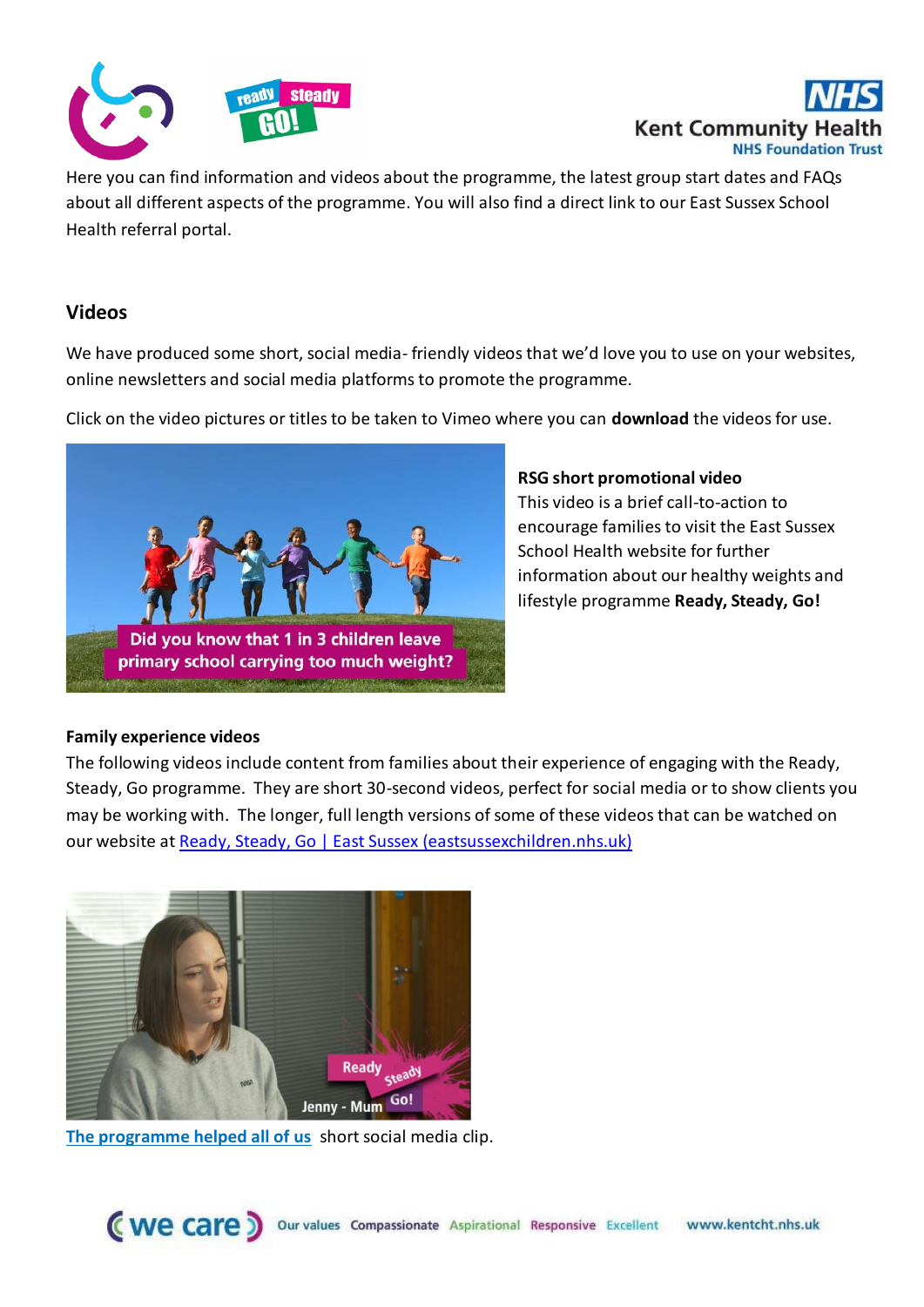





**[We've done it together as a family](https://vimeo.com/591570439/6667a7d5bf)** short social media parent experience clip.



**[Who is it for?](https://vimeo.com/591573151/f121f483bd)** short social media clip.



**[Family video](https://vimeo.com/591569061/aad8f8f251)** three-minute video.

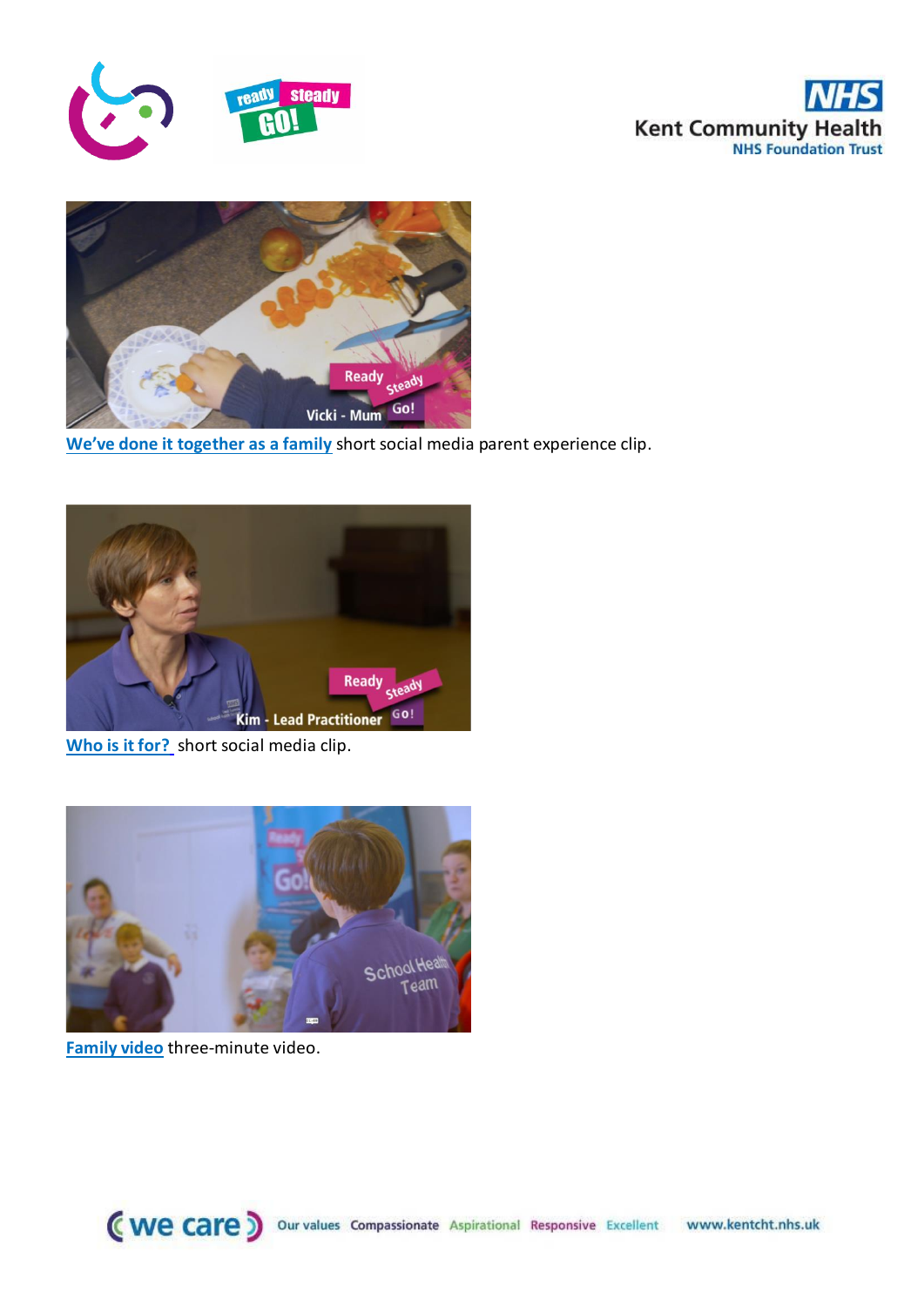

**[Parent, staff and teacher perspectives](https://vimeo.com/591570705/a2eab31047)** five-minute video

#### **Social media**

- The short video clips above are perfect to accompany your social media posts.
- Find more posts and information about Ready, Steady, Go at our East Sussex School Health Service **Facebook** page. Just search **[@ESSchoolHealth](https://www.facebook.com/ESSchoolHealth/)**

**Kent Community H** 

**NHS Foundation Tr** 

- Please **like** and **share** our **Ready, Steady, Go!** posts on Facebook to your organisation's page. Our Instagram account is coming soon.
- Meet the Ready, Steady, Go team and workout with us in one of our Facebook videos!

#### **We want YOU!**

Are you a school or community venue that could be a host location for our Ready, Steady, Go programme?

We're always looking for family friendly venues to hold cohorts of our programme from. Ideally you have a free hall space suitable for up to 25 people to run around and have lots of fun, available after school from 3.30-5pm and for a period of 8 weeks/sessions.

We know that easy access and familiarity are really key factors in supporting families to access our NHS healthy weights programme. Schools and community venues have been brilliant supporters of our programme to date and we'd love to work with you to support families in your area.

Contact **[kimberley.pocock@nhs.net](mailto:kimberley.pocock@nhs.net)** to make further enquiries.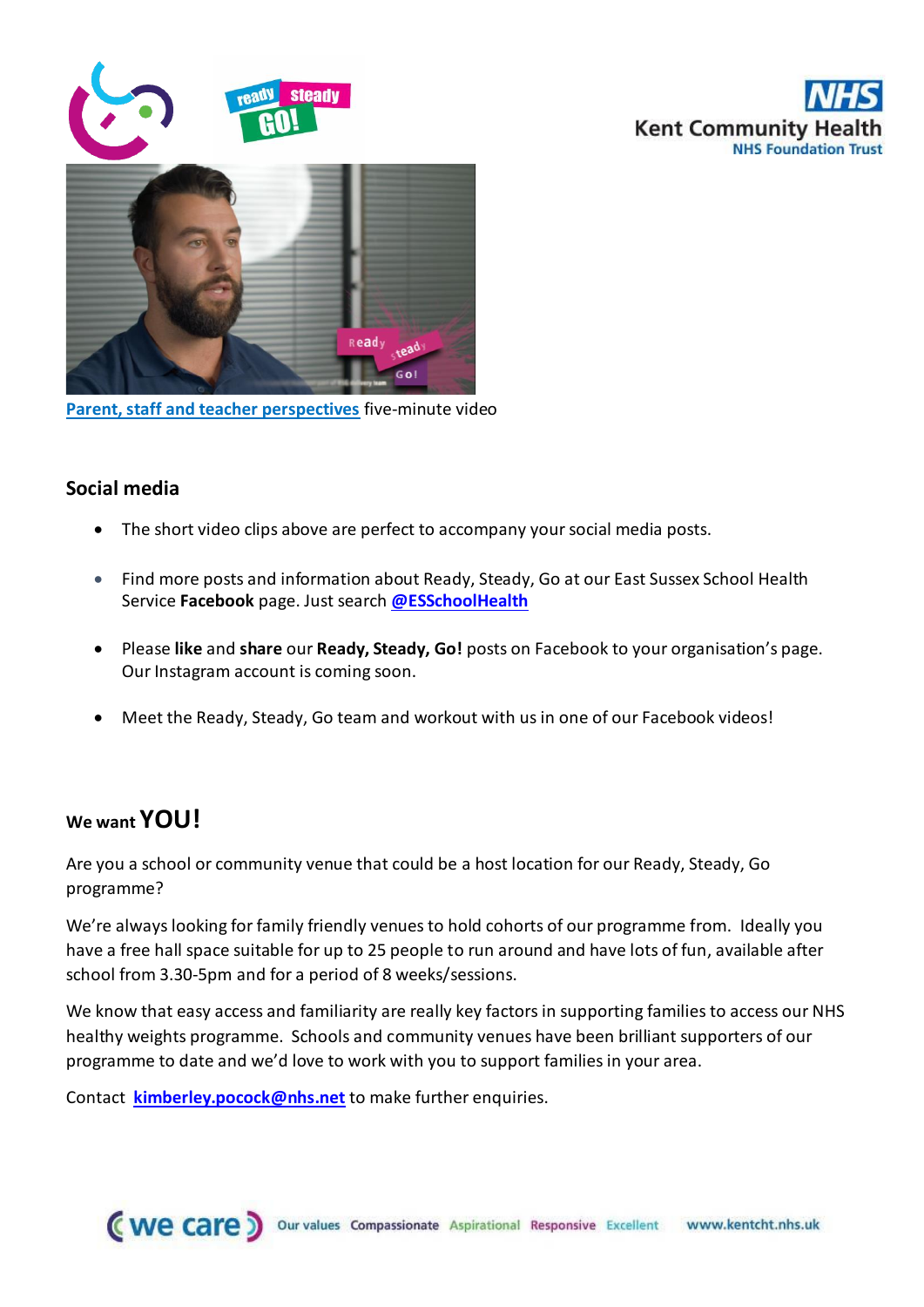



#### **Schools – live workout with Ready Steady Go!**

**Meet the Ready, Steady, Go! team, learn about the programme and join us live online for a quick family friendly workout.** 

**Join us on** *Microsoft Teams* **for our live stream:**

- **Monday 24 January 2022 - 9.15am – primary schools, join us during registration or assembly for a great start to your January school day! [Click here to join the meeting](https://teams.microsoft.com/l/meetup-join/19%3ameeting_MTliOTE2MTEtMDFiNS00ZmQ3LWFmZDQtMWZhMmY1MDRhZDY2%40thread.v2/0?context=%7b%22Tid%22%3a%2237c354b2-85b0-47f5-b222-07b48d774ee3%22%2c%22Oid%22%3a%2277d14d65-73f2-41fe-872e-da8c6d312167%22%7d)**
- **Monday 28 March 2022 9.15am – primary schools, join us during registration or assembly for some Easter fitness fun! [Click here to join the meeting](https://teams.microsoft.com/l/meetup-join/19%3ameeting_ZDAxNTZhZGEtYjYwMy00NjIwLTlkMzEtYjVkYTdmOTRjODMw%40thread.v2/0?context=%7b%22Tid%22%3a%2237c354b2-85b0-47f5-b222-07b48d774ee3%22%2c%22Oid%22%3a%2277d14d65-73f2-41fe-872e-da8c6d312167%22%7d)**
- **Can't make it? Watch a recorded version of the session to watch at a convenient time from our website:** [Ready, Steady, Go | East Sussex \(eastsussexchildren.nhs.uk\)](https://www.eastsussexchildren.nhs.uk/ready-steady-go/)

#### **Not long now until the next Ready, Steady, Go! groups start in January and February.**

Start 2022 with help to get your family's healthy lifestyle back on track in the new year! Our eight-week family programme covers everything from healthy eating and physical activity, to sleep and screen-time to help your primary school-aged child achieve a healthy weight.

You can join us at one of our face to face groups, or from the comfort of home with our virtual sessions. Join now by contacting **East Sussex School Health** via our referral portal, email or telephone:

**[Online referral form](https://www.kentcht.nhs.uk/forms/school-health-service-east-sussex-referral-form/)** [School Health Service \(East Sussex\) referral form | Kent Community Health NHS](https://www.kentcht.nhs.uk/forms/school-health-service-east-sussex-referral-form/)  [Foundation Trust \(kentcht.nhs.uk\)](https://www.kentcht.nhs.uk/forms/school-health-service-east-sussex-referral-form/)

[kentchft.esschoolhealthservice@nhs.net](mailto:kentchft.esschoolhealthservice@nhs.net)

**Telephone 0300 123 4062**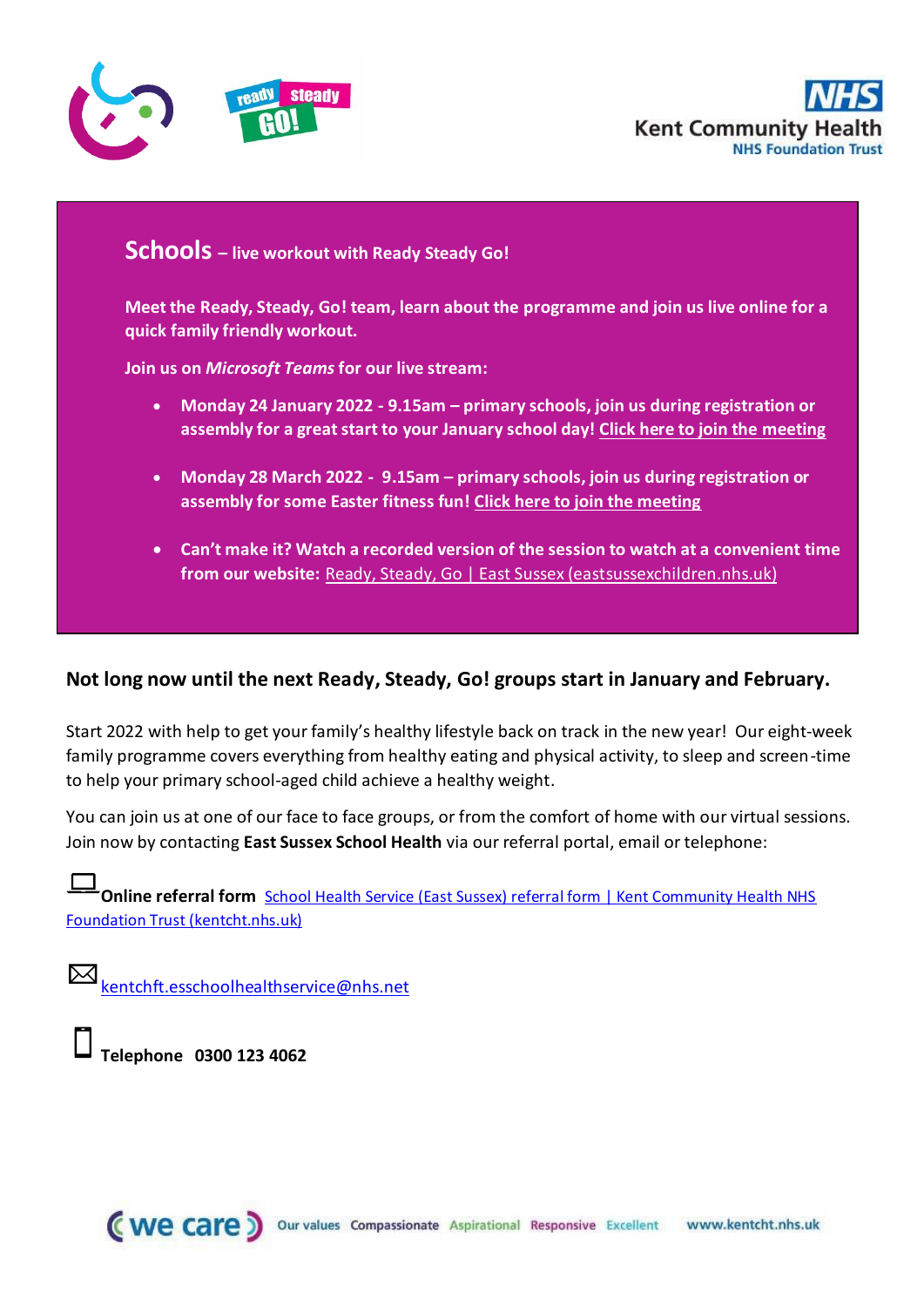

**Ready, Steady, Go stock photo library – please feel free to use.** 



**Kent Community Health**<br>NHS Foundation Trust